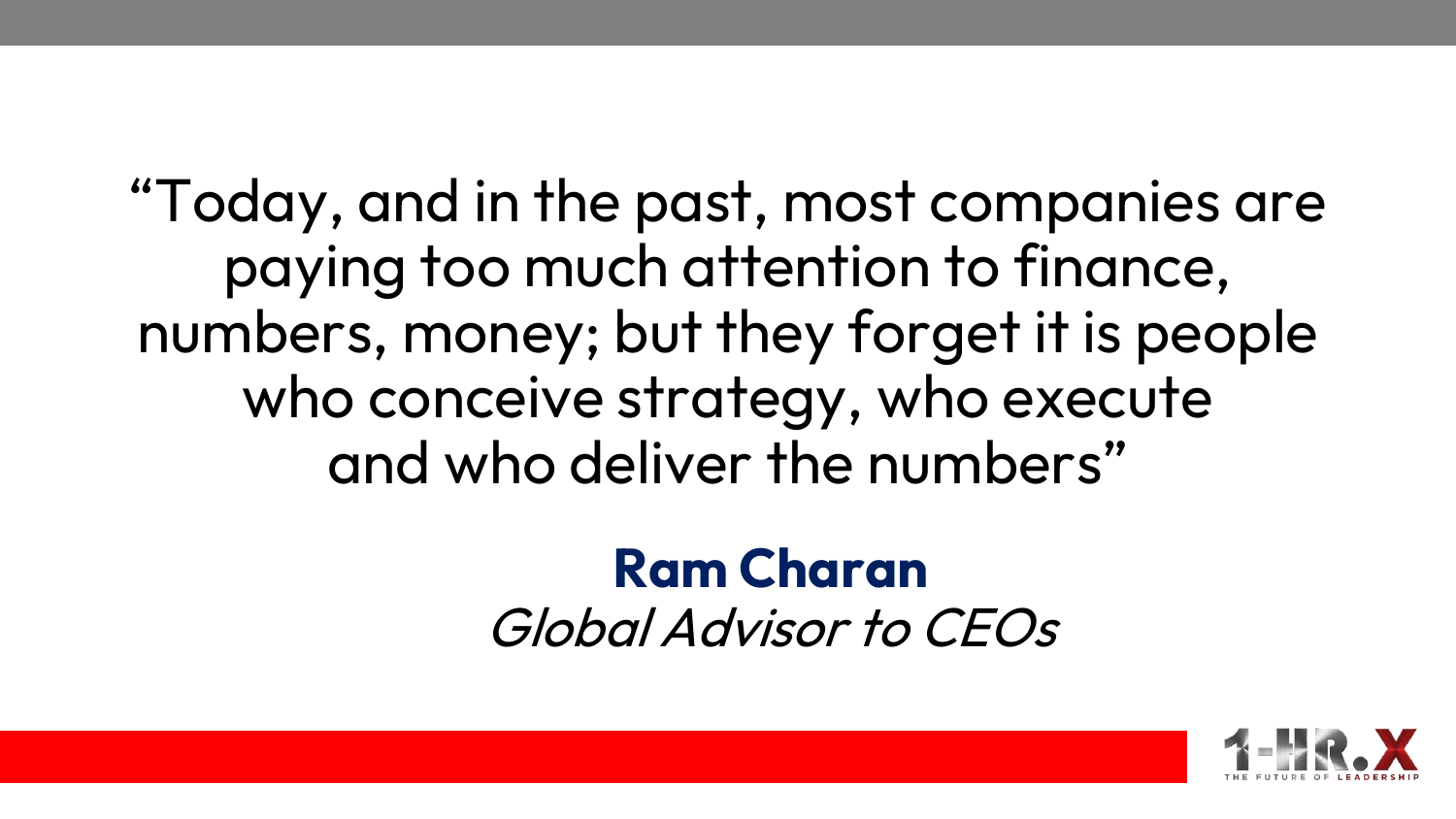## **People and talent practices may have not kept up to speed**

Whether your organization is in the private, public or civil society space; or a large conglomerate, an affiliate of a global multinational, a medium to small medium enterprise or even an entrepreneurial start up, your sustainable success is either propelled or limited by your human resources and capabilities, particularly your key talents.

Most business leaders already recognize the competitive advantage of **PEOPLE** and **TALENT** and yet people and talent practices may have not kept up to speed with today's agile, digital, analytical, collaborative and technology driven way of doing business.

> **Ram Charan** Global Advisor to CEOs

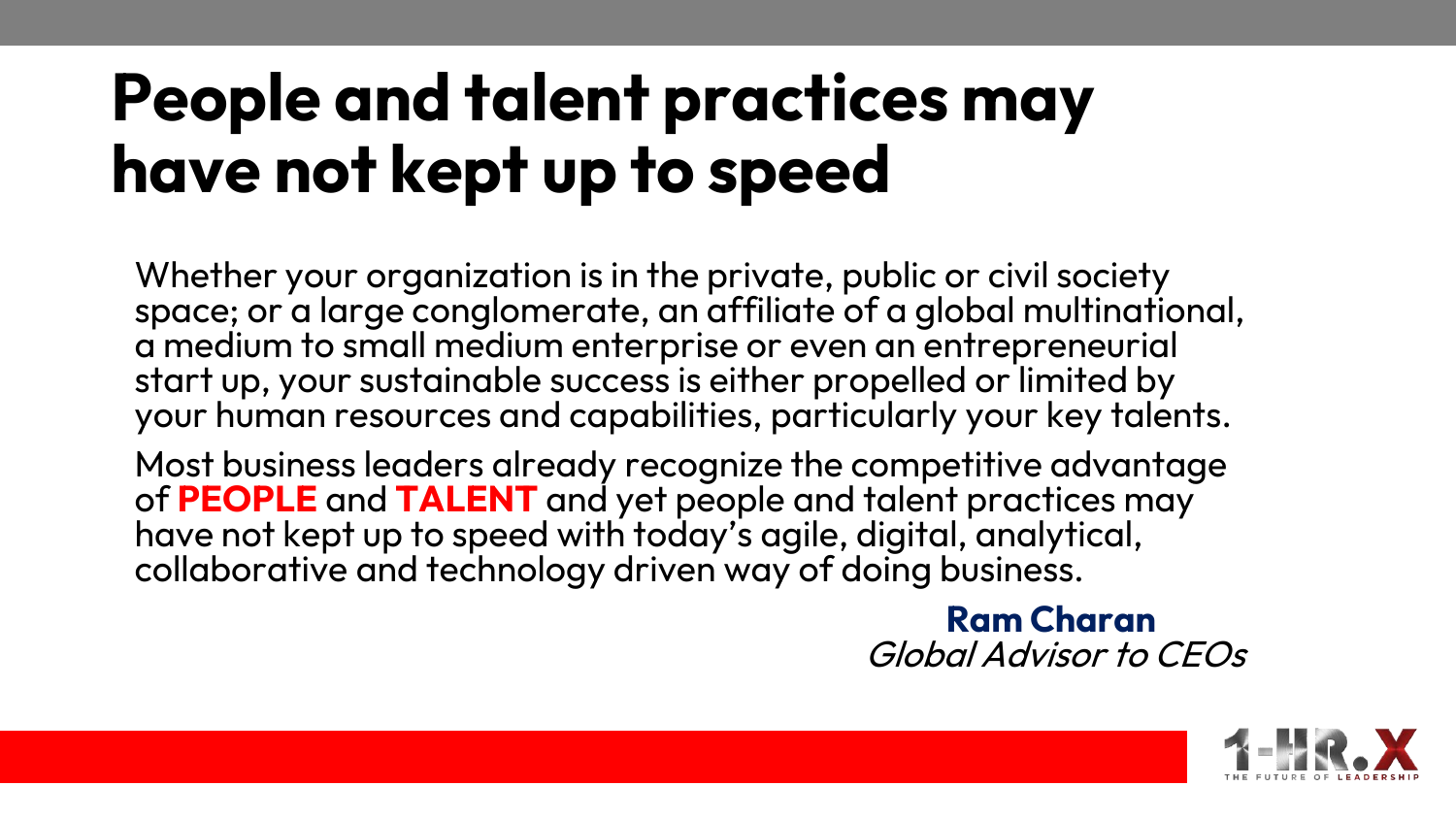## **The Future of Work**

| Closed<br>Jpen |                                                                                                                      |                                                                                                      |                                                                                                                                                                     |                                                                        |                                                                                                                                                                                                                       |
|----------------|----------------------------------------------------------------------------------------------------------------------|------------------------------------------------------------------------------------------------------|---------------------------------------------------------------------------------------------------------------------------------------------------------------------|------------------------------------------------------------------------|-----------------------------------------------------------------------------------------------------------------------------------------------------------------------------------------------------------------------|
|                | <b>Balance Sheet</b><br><b>Talent</b>                                                                                | <b>Partnership Talent</b>                                                                            | <b>Borrowed Talent</b>                                                                                                                                              | <b>Freelance Talent</b>                                                | <b>Open Source Talent</b>                                                                                                                                                                                             |
|                | Full-time, statutory<br>employees of your<br>organization. You bear all<br>the carrying costs of these<br>employees. | Employees that are part of<br>a partnership or joint<br>venture that are on related<br>balance sheet | Employees who are part of<br>your value chain or<br>ecosystem but who reside<br>on someone else's balance<br>sheet such as contractors<br>who work in support roles | Independent workers you<br>hire for specific but<br>temporary projects | People who provide<br>services for you for free<br>either independently or<br>part of a community - for<br>example those who answer<br>questions about your<br>products on the web in an<br>open source help function |

Source: Deloitte, The Open Talent Economy